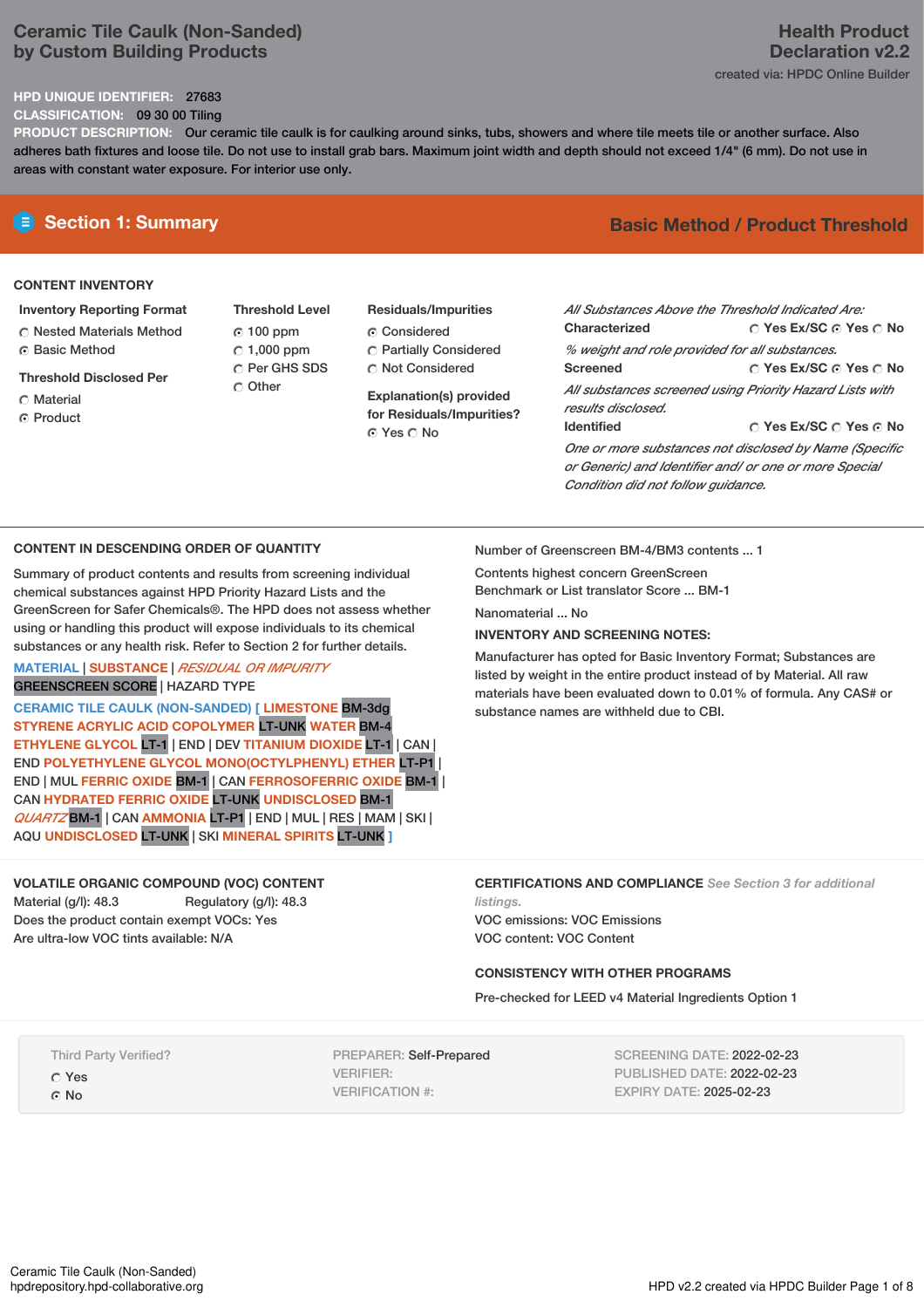This section lists contents in a product based on specific threshold(s) and reports detailed health information including hazards. This HPD uses the *inventory method indicated above, which is one of three possible methods:*

- *Basic Inventory method with Product-level threshold.*
- *Nested Material Inventory method with Product-level threshold*
- *Nested Material Inventory method with individual Material-level thresholds*

Definitions and requirements for the three inventory methods and requirements for each data field can be found in the HPD Open Standard version 2.2, *available on the HPDC website at: [www.hpd-collaborative.org/hpd-2-2-standard](https://www.hpd-collaborative.org/hpd-2-2-standard)*

| <b>CERAMIC TILE CAULK (NON-SANDED)</b> |                                                                                                                                          |                 |                                          |                                                |                |
|----------------------------------------|------------------------------------------------------------------------------------------------------------------------------------------|-----------------|------------------------------------------|------------------------------------------------|----------------|
| PRODUCT THRESHOLD: 100 ppm             |                                                                                                                                          |                 | RESIDUALS AND IMPURITIES CONSIDERED: Yes |                                                |                |
| analysis has not been performed.       | RESIDUALS AND IMPURITIES NOTES: Residuals and impurities have been considered and disclosed from available information. Outside chemical |                 |                                          |                                                |                |
| <b>OTHER PRODUCT NOTES:</b>            |                                                                                                                                          |                 |                                          |                                                |                |
| <b>LIMESTONE</b>                       |                                                                                                                                          |                 |                                          |                                                | ID: 1317-65-3  |
|                                        | HAZARD SCREENING METHOD: Pharos Chemical and Materials Library                                                                           |                 |                                          | HAZARD SCREENING DATE: 2022-02-23 12:24:58     |                |
| $\%$ : 30,0000 - 60,0000               | GS: BM-3dg                                                                                                                               | <b>RC: None</b> | NANO: No                                 | <b>SUBSTANCE ROLE: Filler</b>                  |                |
| <b>HAZARD TYPE</b>                     | <b>AGENCY AND LIST TITLES</b>                                                                                                            |                 | <b>WARNINGS</b>                          |                                                |                |
| None found                             |                                                                                                                                          |                 |                                          | No warnings found on HPD Priority Hazard Lists |                |
|                                        | SUBSTANCE NOTES: Ranges given due to batch to batch variability.                                                                         |                 |                                          |                                                |                |
|                                        |                                                                                                                                          |                 |                                          |                                                |                |
| <b>STYRENE ACRYLIC ACID COPOLYMER</b>  |                                                                                                                                          |                 |                                          |                                                | ID: 25085-34-1 |
|                                        | HAZARD SCREENING METHOD: Pharos Chemical and Materials Library                                                                           |                 |                                          | HAZARD SCREENING DATE: 2022-02-23 12:24:59     |                |
| $\%$ : 20.0000 - 35.0000               | <b>GS: LT-UNK</b>                                                                                                                        | <b>RC: None</b> | NANO: No                                 | <b>SUBSTANCE ROLE: Binder</b>                  |                |
| <b>HAZARD TYPE</b>                     | <b>AGENCY AND LIST TITLES</b>                                                                                                            |                 | <b>WARNINGS</b>                          |                                                |                |
| None found                             |                                                                                                                                          |                 |                                          | No warnings found on HPD Priority Hazard Lists |                |
|                                        | SUBSTANCE NOTES: Ranges given due to batch to batch variability.                                                                         |                 |                                          |                                                |                |
|                                        |                                                                                                                                          |                 |                                          |                                                |                |
| <b>WATER</b>                           |                                                                                                                                          |                 |                                          |                                                | ID: 7732-18-5  |
|                                        | HAZARD SCREENING METHOD: Pharos Chemical and Materials Library HAZARD SCREENING DATE: 2022-02-23 12:24:59                                |                 |                                          |                                                |                |
| %: $10.0000 - 30.0000$                 | GS: BM-4                                                                                                                                 | RC: None        | NANO: No                                 | <b>SUBSTANCE ROLE: Diluent</b>                 |                |
| <b>HAZARD TYPE</b>                     | <b>AGENCY AND LIST TITLES</b>                                                                                                            |                 | <b>WARNINGS</b>                          |                                                |                |
| None found                             |                                                                                                                                          |                 |                                          | No warnings found on HPD Priority Hazard Lists |                |
|                                        | SUBSTANCE NOTES: Ranges given due to batch to batch variability.                                                                         |                 |                                          |                                                |                |
|                                        |                                                                                                                                          |                 |                                          |                                                |                |
| <b>ETHYLENE GLYCOL</b>                 |                                                                                                                                          |                 |                                          |                                                | ID: 107-21-1   |
|                                        | HAZARD SCREENING METHOD: Pharos Chemical and Materials Library HAZARD SCREENING DATE: 2022-02-23 12:25:00                                |                 |                                          |                                                |                |
| %: $1.0000 - 5.0000$                   | <b>GS: LT-1</b>                                                                                                                          | RC: None        | NANO: No                                 | <b>SUBSTANCE ROLE: Coalescent</b>              |                |
| ramic Tile Caulk (Non-Sanded)          |                                                                                                                                          |                 |                                          |                                                |                |

HPD v2.2 created via HPDC Builder Page 2 of 8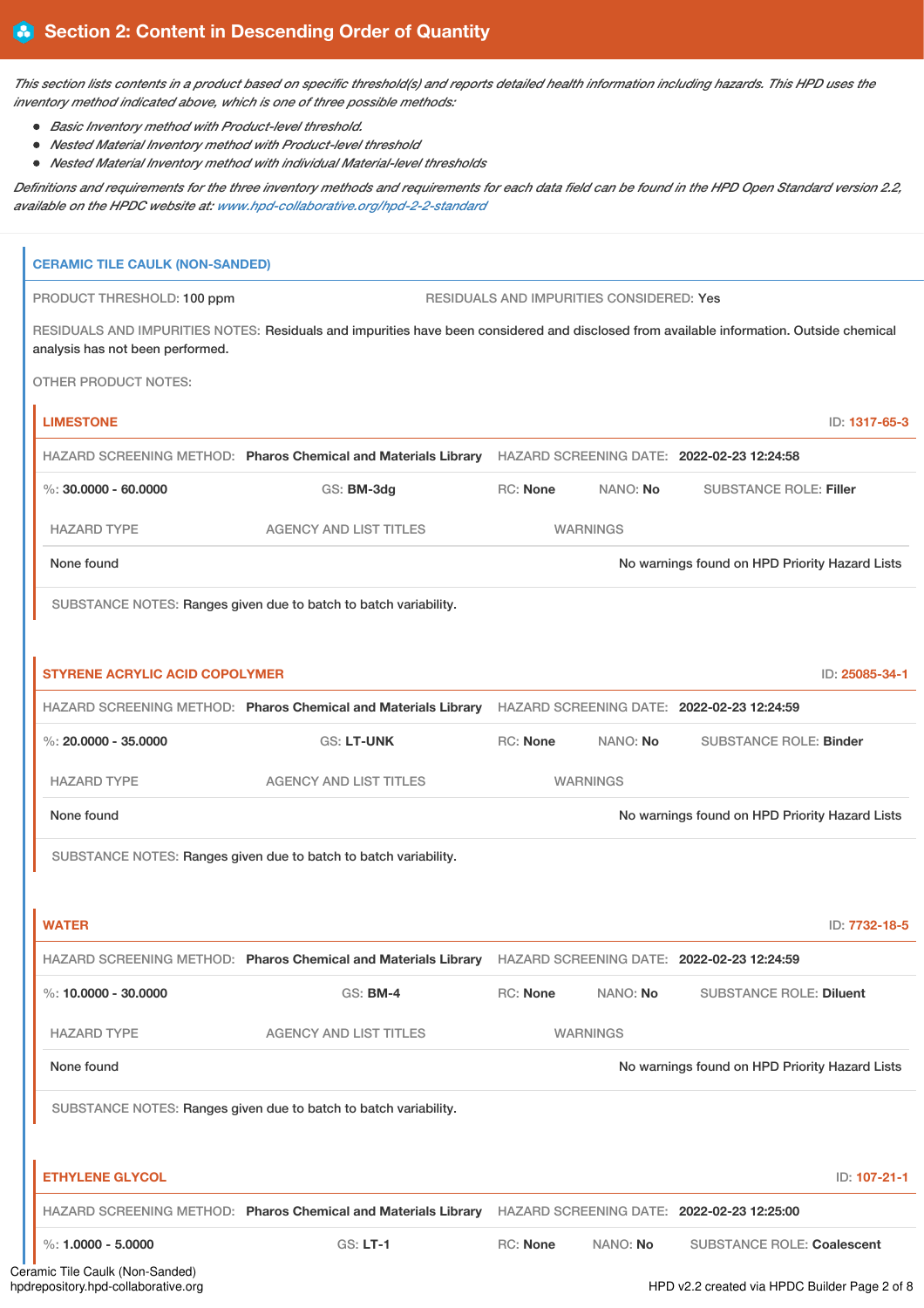| <b>HAZARD TYPE</b> | <b>AGENCY AND LIST TITLES</b>                       | <b>WARNINGS</b>                                               |
|--------------------|-----------------------------------------------------|---------------------------------------------------------------|
| <b>END</b>         | <b>TEDX - Potential Endocrine Disruptors</b>        | <b>Potential Endocrine Disruptor</b>                          |
| <b>DEV</b>         | CA EPA - Prop 65                                    | Developmental toxicity                                        |
| <b>DEV</b>         | US NIH - Reproductive & Developmental<br>Monographs | Clear Evidence of Adverse Effects - Developmental<br>Toxicity |

SUBSTANCE NOTES: Ranges given due to batch to batch variability.

## **TITANIUM DIOXIDE** ID: **13463-67-7**

|                        | HAZARD SCREENING METHOD: Pharos Chemical and Materials Library HAZARD SCREENING DATE: 2022-02-23 12:25:01 |                                                                                   |                 |                                      |                                                                                                         |
|------------------------|-----------------------------------------------------------------------------------------------------------|-----------------------------------------------------------------------------------|-----------------|--------------------------------------|---------------------------------------------------------------------------------------------------------|
| $\%$ : 1.0000 - 5.0000 | <b>GS: LT-1</b>                                                                                           | <b>RC: None</b>                                                                   |                 | NANO: No                             | <b>SUBSTANCE ROLE: Pigment</b>                                                                          |
| <b>HAZARD TYPE</b>     | <b>AGENCY AND LIST TITLES</b>                                                                             |                                                                                   | <b>WARNINGS</b> |                                      |                                                                                                         |
| <b>CAN</b>             | US CDC - Occupational Carcinogens                                                                         |                                                                                   |                 | Occupational Carcinogen              |                                                                                                         |
| CAN                    | CA EPA - Prop 65                                                                                          |                                                                                   |                 |                                      | Carcinogen - specific to chemical form or exposure route                                                |
| CAN                    | <b>IARC</b>                                                                                               | Group 2B - Possibly carcinogenic to humans - inhaled<br>from occupational sources |                 |                                      |                                                                                                         |
| CAN                    | <b>MAK</b>                                                                                                |                                                                                   |                 |                                      | Carcinogen Group 3A - Evidence of carcinogenic effects<br>but not sufficient to establish MAK/BAT value |
| <b>END</b>             | <b>TEDX - Potential Endocrine Disruptors</b>                                                              |                                                                                   |                 | <b>Potential Endocrine Disruptor</b> |                                                                                                         |
| CAN                    | <b>MAK</b>                                                                                                |                                                                                   |                 | risk under MAK/BAT levels            | Carcinogen Group 4 - Non-genotoxic carcinogen with low                                                  |
| <b>CAN</b>             | EU - GHS (H-Statements) Annex 6 Table 3-1                                                                 |                                                                                   | Category 2]     |                                      | H351 - Suspected of causing cancer [Carcinogenicity -                                                   |

SUBSTANCE NOTES: Ranges given due to batch to batch variability.

## **POLYETHYLENE GLYCOL MONO(OCTYLPHENYL) ETHER** ID: **9036-19-5**

|                      | HAZARD SCREENING METHOD: Pharos Chemical and Materials Library | HAZARD SCREENING DATE: 2022-02-23 12:25:02 |                                      |                 |                                   |
|----------------------|----------------------------------------------------------------|--------------------------------------------|--------------------------------------|-----------------|-----------------------------------|
| %: $1.0000 - 5.0000$ | $GS: LT-P1$                                                    | <b>RC: None</b>                            |                                      | NANO: No        | <b>SUBSTANCE ROLE: Surfactant</b> |
| <b>HAZARD TYPE</b>   | <b>AGENCY AND LIST TITLES</b>                                  |                                            |                                      | <b>WARNINGS</b> |                                   |
| <b>END</b>           | <b>TEDX - Potential Endocrine Disruptors</b>                   |                                            | <b>Potential Endocrine Disruptor</b> |                 |                                   |
| <b>END</b>           | ChemSec - SIN List                                             |                                            | <b>Endocrine Disruption</b>          |                 |                                   |
| <b>MUL</b>           | German FEA - Substances Hazardous to<br>Waters                 |                                            | Class 3 - Severe Hazard to Waters    |                 |                                   |

SUBSTANCE NOTES: Ranges given due to batch to batch variability.

| <b>FERRIC OXIDE</b>    |                                                                                                           |                 |                 | ID: 1309-37-1           |
|------------------------|-----------------------------------------------------------------------------------------------------------|-----------------|-----------------|-------------------------|
|                        | HAZARD SCREENING METHOD: Pharos Chemical and Materials Library HAZARD SCREENING DATE: 2022-02-23 12:25:04 |                 |                 |                         |
| $\%$ : 1.0000 - 5.0000 | $GS:$ BM-1                                                                                                | <b>RC:</b> None | NANO: <b>No</b> | SUBSTANCE ROLE: Pigment |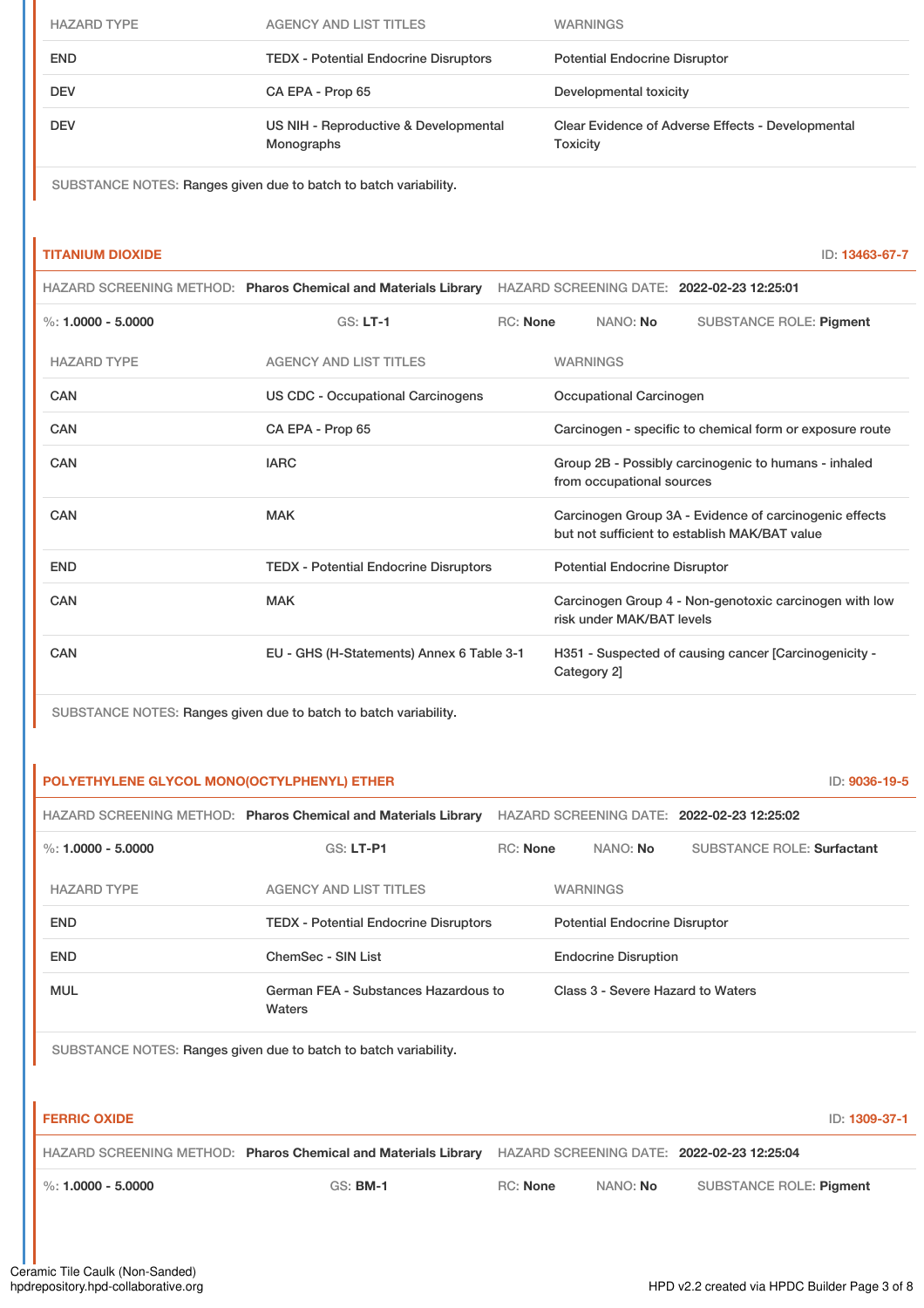| <b>HAZARD TYPE</b>           | <b>AGENCY AND LIST TITLES</b>                                                                             |                 | <b>WARNINGS</b>                       |                                                        |
|------------------------------|-----------------------------------------------------------------------------------------------------------|-----------------|---------------------------------------|--------------------------------------------------------|
| CAN                          | <b>MAK</b>                                                                                                |                 | but not sufficient for classification | Carcinogen Group 3B - Evidence of carcinogenic effects |
|                              | SUBSTANCE NOTES: Ranges given due to batch to batch variability.                                          |                 |                                       |                                                        |
| <b>FERROSOFERRIC OXIDE</b>   |                                                                                                           |                 |                                       | ID: 1317-61-9                                          |
|                              | HAZARD SCREENING METHOD: Pharos Chemical and Materials Library HAZARD SCREENING DATE: 2022-02-23 12:25:05 |                 |                                       |                                                        |
| %: $1.0000 - 5.0000$         | <b>GS: BM-1</b>                                                                                           | <b>RC: None</b> | NANO: No                              | <b>SUBSTANCE ROLE: Pigment</b>                         |
| <b>HAZARD TYPE</b>           | <b>AGENCY AND LIST TITLES</b>                                                                             |                 | <b>WARNINGS</b>                       |                                                        |
| CAN                          | <b>MAK</b>                                                                                                |                 | but not sufficient for classification | Carcinogen Group 3B - Evidence of carcinogenic effects |
|                              | SUBSTANCE NOTES: Ranges given due to batch to batch variability.                                          |                 |                                       |                                                        |
| <b>HYDRATED FERRIC OXIDE</b> |                                                                                                           |                 |                                       | ID: 20344-49-4                                         |
|                              | HAZARD SCREENING METHOD: Pharos Chemical and Materials Library HAZARD SCREENING DATE: 2022-02-23 12:25:06 |                 |                                       |                                                        |
| $\%: 1.0000 - 5.0000$        | <b>GS: LT-UNK</b>                                                                                         | RC: None        | NANO: No                              | SUBSTANCE ROLE: Pigment                                |
| <b>HAZARD TYPE</b>           | <b>AGENCY AND LIST TITLES</b>                                                                             |                 | <b>WARNINGS</b>                       |                                                        |
| None found                   |                                                                                                           |                 |                                       | No warnings found on HPD Priority Hazard Lists         |
|                              | SUBSTANCE NOTES: Ranges given due to batch to batch variability.                                          |                 |                                       |                                                        |
| <b>UNDISCLOSED</b>           |                                                                                                           |                 |                                       | ID: Undisclosed                                        |
|                              | HAZARD SCREENING METHOD: Pharos Chemical and Materials Library HAZARD SCREENING DATE: 2022-02-23 12:25:06 |                 |                                       |                                                        |
| $\%$ : 0.7000 - 0.9000       | <b>GS: BM-1</b>                                                                                           | RC: None        | NANO: No                              | SUBSTANCE ROLE: Viscosity modifier                     |
| <b>HAZARD TYPE</b>           | <b>AGENCY AND LIST TITLES</b>                                                                             |                 | <b>WARNINGS</b>                       |                                                        |
| None found                   |                                                                                                           |                 |                                       | No warnings found on HPD Priority Hazard Lists         |
|                              | SUBSTANCE NOTES: Ranges given due to batch to batch variability.                                          |                 |                                       |                                                        |
| <b>QUARTZ</b>                |                                                                                                           |                 |                                       | ID: 14808-60-7                                         |
|                              | HAZARD SCREENING METHOD: Pharos Chemical and Materials Library HAZARD SCREENING DATE: 2022-02-23 12:25:07 |                 |                                       |                                                        |
| %: Impurity/Residual         | <b>GS: BM-1</b>                                                                                           | RC: None        | NANO: No                              | SUBSTANCE ROLE: Impurity/Residual                      |
|                              |                                                                                                           |                 |                                       |                                                        |
|                              |                                                                                                           |                 |                                       |                                                        |
|                              |                                                                                                           |                 |                                       |                                                        |
|                              |                                                                                                           |                 |                                       |                                                        |
|                              |                                                                                                           |                 |                                       |                                                        |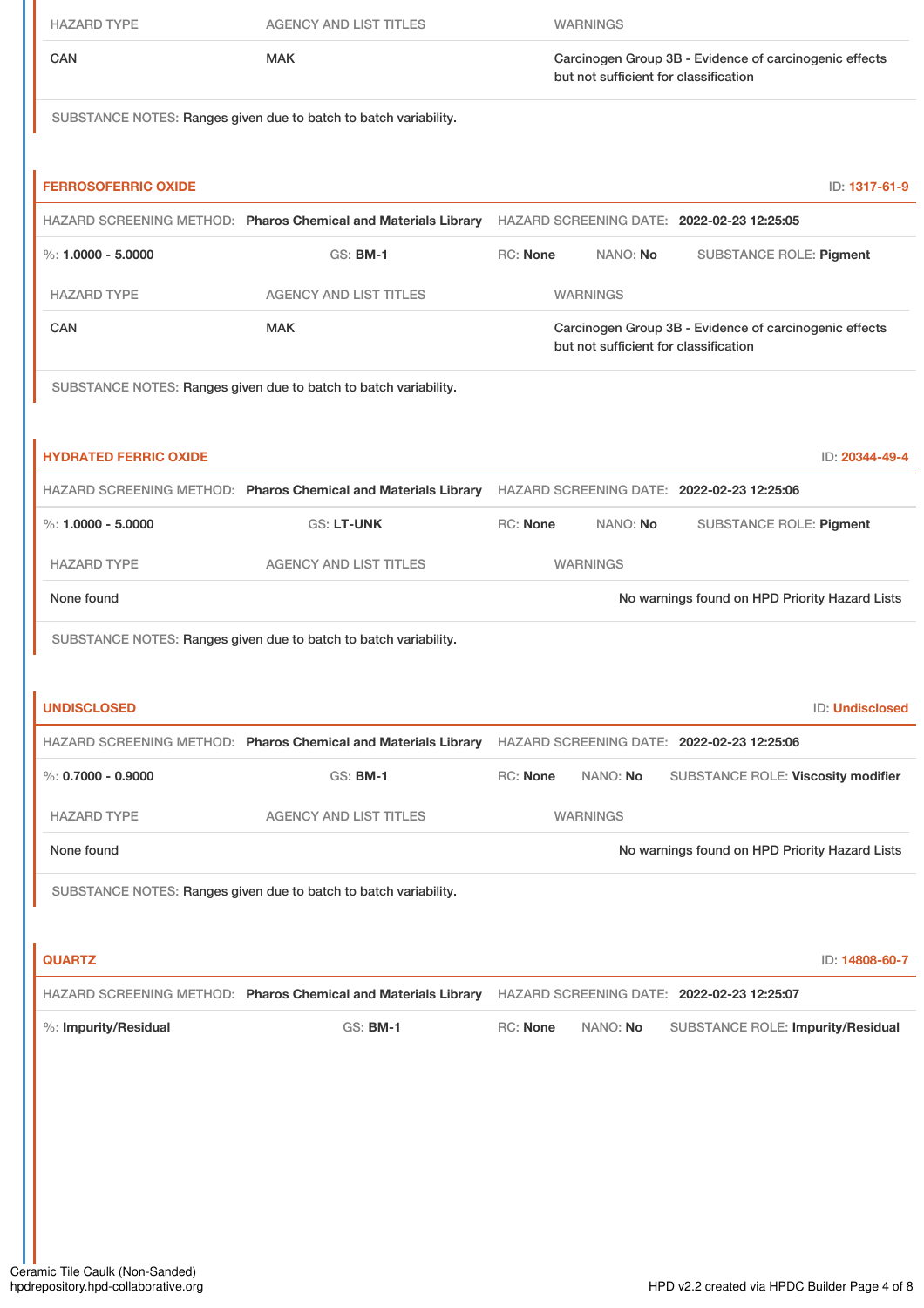| <b>HAZARD TYPE</b> | <b>AGENCY AND LIST TITLES</b>            | <b>WARNINGS</b>                                                                  |
|--------------------|------------------------------------------|----------------------------------------------------------------------------------|
| CAN                | <b>US CDC - Occupational Carcinogens</b> | Occupational Carcinogen                                                          |
| <b>CAN</b>         | CA EPA - Prop 65                         | Carcinogen - specific to chemical form or exposure route                         |
| <b>CAN</b>         | US NIH - Report on Carcinogens           | Known to be Human Carcinogen (respirable size -<br>occupational setting)         |
| CAN                | <b>MAK</b>                               | Carcinogen Group 1 - Substances that cause cancer in<br>man                      |
| <b>CAN</b>         | <b>IARC</b>                              | Group 1 - Agent is carcinogenic to humans - inhaled from<br>occupational sources |
| <b>CAN</b>         | <b>IARC</b>                              | Group 1 - Agent is Carcinogenic to humans                                        |
| <b>CAN</b>         | GHS - New Zealand                        | 6.7A - Known or presumed human carcinogens                                       |
| <b>CAN</b>         | GHS - Japan                              | H350 - May cause cancer [Carcinogenicity - Category 1A]                          |
| CAN                | <b>GHS - Australia</b>                   | H350i - May cause cancer by inhalation [Carcinogenicity -<br>Category 1A or 1B]  |

SUBSTANCE NOTES: Ranges given due to batch to batch variability.

| <b>AMMONIA</b>       |                                                                |                                           |                                                                                                  |                                                                                                          |                                                        | ID: 7664-41-7 |
|----------------------|----------------------------------------------------------------|-------------------------------------------|--------------------------------------------------------------------------------------------------|----------------------------------------------------------------------------------------------------------|--------------------------------------------------------|---------------|
|                      | HAZARD SCREENING METHOD: Pharos Chemical and Materials Library |                                           |                                                                                                  |                                                                                                          | HAZARD SCREENING DATE: 2022-02-23 12:25:08             |               |
| %: $0.0000 - 0.1500$ | <b>GS: LT-P1</b>                                               | <b>RC: None</b>                           | NANO: No                                                                                         |                                                                                                          | <b>SUBSTANCE ROLE: Buffer</b>                          |               |
| <b>HAZARD TYPE</b>   | <b>AGENCY AND LIST TITLES</b>                                  |                                           | <b>WARNINGS</b>                                                                                  |                                                                                                          |                                                        |               |
| <b>END</b>           | <b>TEDX - Potential Endocrine Disruptors</b>                   |                                           | <b>Potential Endocrine Disruptor</b>                                                             |                                                                                                          |                                                        |               |
| <b>MUL</b>           | German FEA - Substances Hazardous to<br>Waters                 |                                           | Class 2 - Hazard to Waters                                                                       |                                                                                                          |                                                        |               |
| <b>RES</b>           | <b>AOEC - Asthmagens</b>                                       |                                           | Asthmagen (Rr) - irritant-induced                                                                |                                                                                                          |                                                        |               |
| <b>MAM</b>           | <b>Substances</b>                                              | US EPA - EPCRA Extremely Hazardous        |                                                                                                  | <b>Extremely Hazardous Substances</b>                                                                    |                                                        |               |
| <b>SKI</b>           |                                                                | EU - GHS (H-Statements) Annex 6 Table 3-1 |                                                                                                  | H314 - Causes severe skin burns and eye damage [Skin]<br>corrosion/irritation - Category 1A or 1B or 1C] |                                                        |               |
| <b>AQU</b>           | EU - GHS (H-Statements) Annex 6 Table 3-1                      |                                           | H400 - Very toxic to aquatic life [Hazardous to the aquatic<br>environment (acute) - Category 1] |                                                                                                          |                                                        |               |
| <b>MAM</b>           | EU - GHS (H-Statements) Annex 6 Table 3-1                      |                                           | Category 3                                                                                       |                                                                                                          | H331 - Toxic if inhaled [Acute toxicity (inhalation) - |               |

SUBSTANCE NOTES: Ranges given due to batch to batch variability.

| <b>UNDISC</b> |  | ≁≌LOE |  |
|---------------|--|-------|--|
|               |  |       |  |

**ID: Undisclosed** 

HAZARD SCREENING METHOD: **Pharos Chemical and Materials Library** HAZARD SCREENING DATE: **2022-02-23 12:25:09**

%: **0.0000 - 0.1500** GS: **LT-UNK** RC: **None** NANO: **No** SUBSTANCE ROLE: **Antimicrobial Pesticide**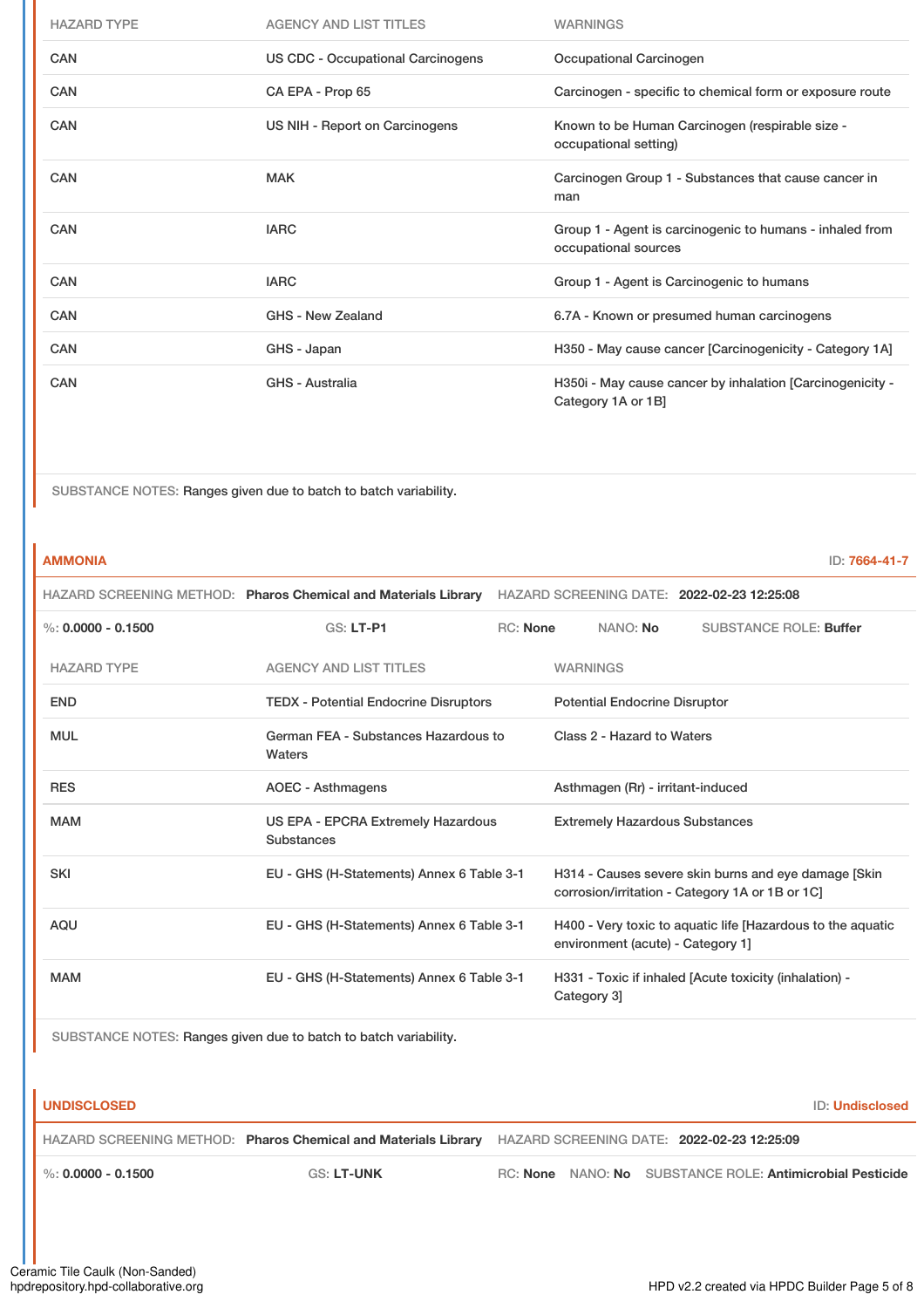| <b>HAZARD TYPE</b>     | <b>AGENCY AND LIST TITLES</b>                                    |                 | <b>WARNINGS</b> |                                                         |                |
|------------------------|------------------------------------------------------------------|-----------------|-----------------|---------------------------------------------------------|----------------|
| <b>SKI</b>             | <b>MAK</b>                                                       |                 |                 | Sensitizing Substance Sh - Danger of skin sensitization |                |
|                        | SUBSTANCE NOTES: Ranges given due to batch to batch variability. |                 |                 |                                                         |                |
|                        |                                                                  |                 |                 |                                                         |                |
| <b>MINERAL SPIRITS</b> |                                                                  |                 |                 |                                                         | ID: 64475-85-0 |
|                        | HAZARD SCREENING METHOD: Pharos Chemical and Materials Library   |                 |                 | HAZARD SCREENING DATE: 2022-02-23 12:25:09              |                |
| %: $0.0000 - 0.3500$   | <b>GS: LT-UNK</b>                                                | <b>RC: None</b> | NANO: No        | <b>SUBSTANCE ROLE: Diluent</b>                          |                |
| <b>HAZARD TYPE</b>     | <b>AGENCY AND LIST TITLES</b>                                    |                 | <b>WARNINGS</b> |                                                         |                |
| None found             |                                                                  |                 |                 | No warnings found on HPD Priority Hazard Lists          |                |

SUBSTANCE NOTES: Ranges given due to batch to batch variability.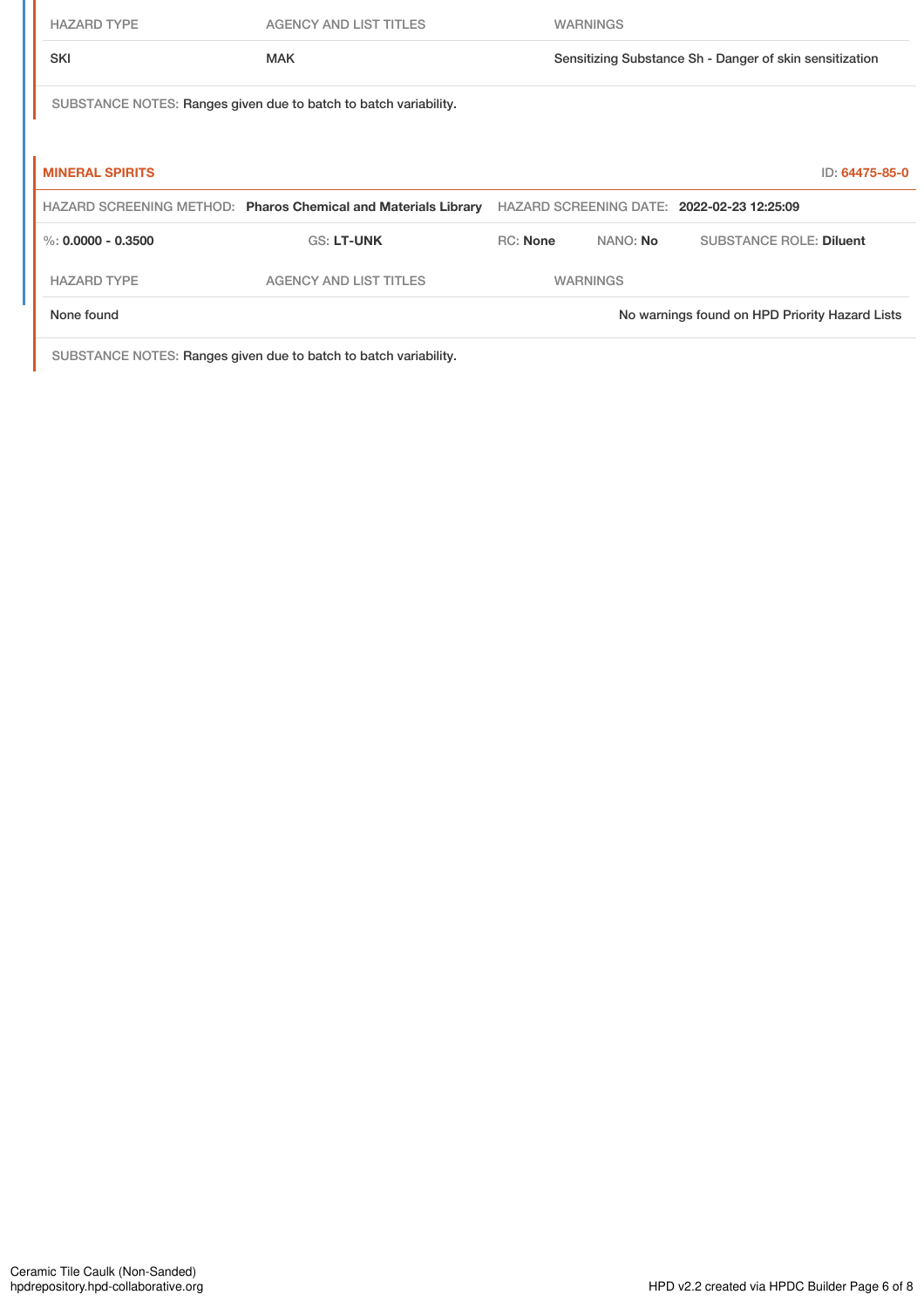This section lists applicable certification and standards compliance information for VOC emissions and VOC content. Other types of health or *environmental performance testing or certifications completed for the product may be provided.*

| <b>VOC EMISSIONS</b>                                                                            | <b>VOC Emissions</b>                         |                     |                                                   |
|-------------------------------------------------------------------------------------------------|----------------------------------------------|---------------------|---------------------------------------------------|
| CERTIFYING PARTY: Self-declared<br><b>APPLICABLE FACILITIES: AII</b><br><b>CERTIFICATE URL:</b> | ISSUE DATE: 2020-11- EXPIRY DATE:<br>$12 \,$ |                     | <b>CERTIFIER OR LAB: SELF-</b><br><b>DECLARED</b> |
| CERTIFICATION AND COMPLIANCE NOTES: Not compliant with CDPH V1.2-2017 due to ethylene glycol.   |                                              |                     |                                                   |
| <b>VOC CONTENT</b>                                                                              | <b>VOC Content</b>                           |                     |                                                   |
| CERTIFYING PARTY: Self-declared                                                                 | <b>ISSUE DATE: 2020-11-</b>                  | <b>EXPIRY DATE:</b> | <b>CERTIFIER OR LAB: SELF-</b>                    |

CERTIFICATION AND COMPLIANCE NOTES:

# **Section 4: Accessories**

This section lists related products or materials that the manufacturer requires or recommends for installation (such as adhesives or fasteners), maintenance, cleaning, or operations. For information relating to the contents of these related products, refer to their applicable Health Product *Declarations, if available.*

No accessories are required for this product.

**Section 5: General Notes**